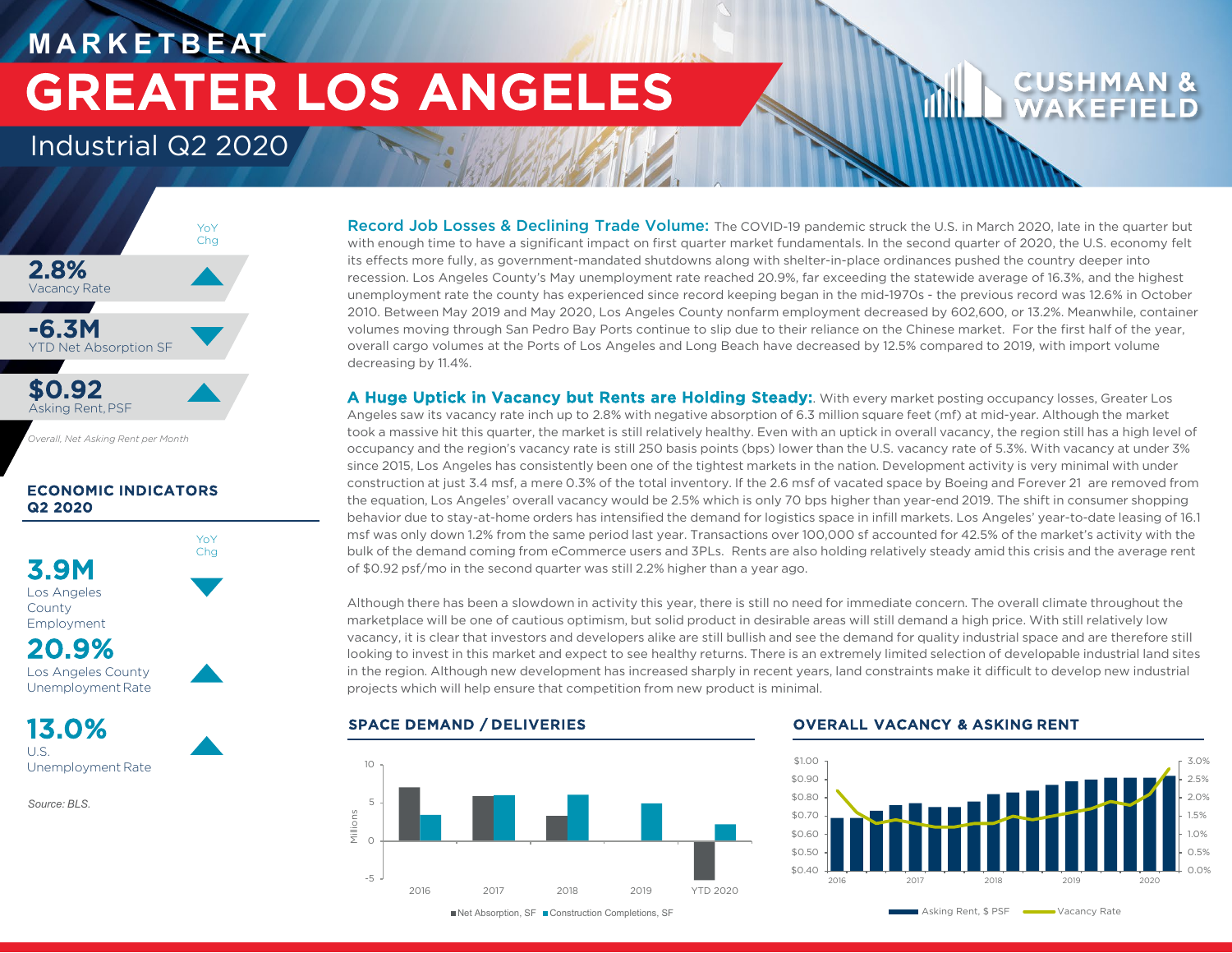# **M A R K E T B E AT** Industrial Q2 2020 GREATER LOS ANGELES

Central Los Angeles: Halfway through the year, the Central Los Angeles market continued to soften with negative net absorption of 2.7 msf. The significant loss in occupancy levels brought the overall vacancy rate to 3.1%, 110 bps higher than a year ago. Forever 21, which has been particularly hard-hit by slowing mall traffic and the shifting consumer buying habits toward online shopping, vacated 1.3 msf of warehouse space. In addition, there has been a sizable increase in the amount of sublease space on the market. Vacant sublease space now accounts for 13.4% of the market's vacancy, compared to 8.2% second quarter 2019. Leasing activity also took a massive hit in the second quarter and declined by 44.1% from the first quarter, resulting in a 28.0% drop in year-to-date leasing volume. With occupancy losses of 1.2 msf sf at mid-year, the Commerce/ Vernon submarket's overall vacancy rate increased to 2.6%, from 2.0% a year ago. Totaling 1.6 msf at mid-year, there has been a significant slowdown in leasing velocity with a 39.8% year-over-year decline. On a positive note, overall rents are holding relatively steady amid this crisis and has remained flat for the past three quarters with an average of \$0.79 psf/mo

South Bay: South Bay started the year in the black but in the second quarter of 2020, the U.S. and local economies felt the effects of the pandemic more fully. Due to the pandemic, some companies experienced major disruptions to supply chains such as business closings and product shortages. As a result, there has been a huge increase in the amount of sublease space on the market. Sublease availability now accounts for 26.4% of the total available space in the South Bay, compared to 19.7% at year-end 2019. At mid-year, net absorption in the South Bay totaled negative 1.8 msf, the worst showing in ten years. Consequently, the overall vacancy rate increased to 3.0%, 170 bps higher than a year ago and the highest level since first quarter 2015 when the vacancy rate was 3.6%. The significant increase in vacancy is due to the addition of 1.3 msf of space at Boeing's C-17 site in Long Beach. Without this project coming online, South Bay's mid-year net absorption would only be negative 441,779 sf and vacancy at 2.3%. Although leasing activity took a hit in the second quarter and declined by 16.8% from the first quarter, 2020's mid-year total was only down 2.5% from the same period a year ago. Rents are also holding relatively steady amid this crisis with an average overall asking rent of \$0.96 psf/mo.

## **Outlook**

- The nature of the economic recovery is highly uncertain and is ultimately tied to the path of the pandemic and the actions taken to contain it. Although consumer spending showed a better-than-expected increase in May, new jobless claims remained stubbornly high. The economy is heavily reliant on consumer spending and high unemployment cuts deeply into consumer spending. As the pandemic continues to impact consumer and business demand, it is also assumed that many of the job losses that occurred earlier in the year will ultimately become permanent.
- Although the ports are still very vital to the health of the market, eCommerce has been a powerful demand generator. As pandemic pushes on, the shift in consumers moving to online shopping has massively accelerated the growth of eCommerce and that shift may be permanent. Total U.S. online sales reached \$73.2 billion in June, up 76.2% compared with \$41.5 billion a year earlier, according to a recent report by Adobe Analytics report. The growth of eCommerce will continue to fuel strong demand for fulfillment facilities.
- The need for last-mile facilities bodes well for the industrial sector and will help the market weather the uncertainty. Industrial demand in the region will continue to be strong post-pandemic and we expect the logistics sector to continue to be one of the strongest sectors in commercial real estate. Having the nation's largest port complex and a consumer population of over 10 million also creates further market resiliency.

### NEW SUPPLY





## OVERALL VACANCY BY MARKET

### UNDER CONSTRUCTION

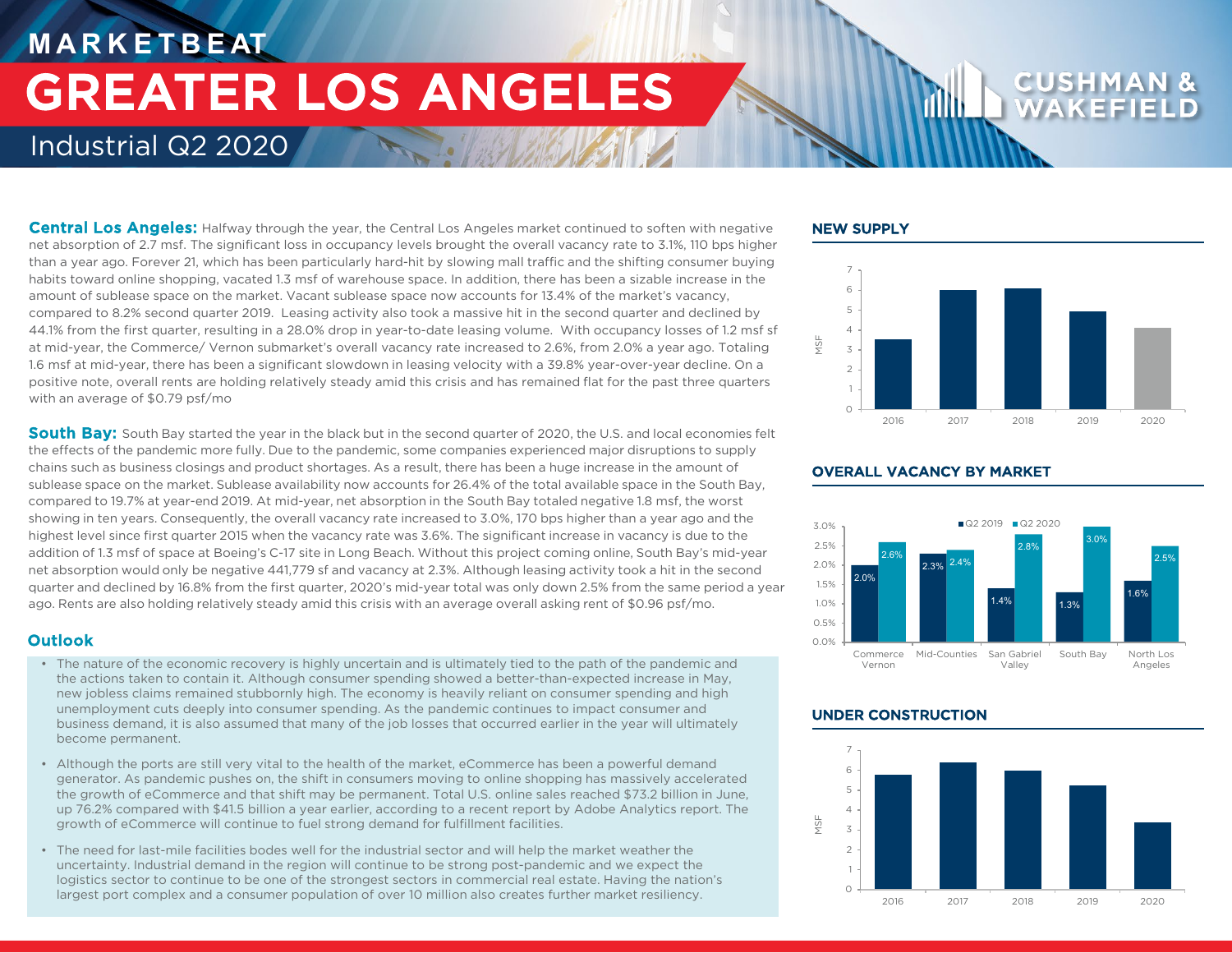# **M A R K E T B E AT** Industrial Q2 2020 GREATER LOS ANGELES

### Mid-Counties: Headwinds from the economic slowdown on the back of the pandemic has had a huge impact on market activity and space availability. Leasing activity during the first half of the year was down 22.5% from last year. Although the La Mirada submarket was responsible for the bulk of the loss in occupancy, this submarket took the top spot in leasing activity with Santa Fe Springs in close second. Due to the pandemic, some companies experienced major disruptions to supply chains such as business closings and product shortages. As a result, there has been an increase in sublease space on the market. Available sublease space now accounts for 20.2% of the market's availability while vacant sublease space now accounts for 14.0% of the market's vacancy, compared to a mere 3.4% during second quarter 2019. But despite ending 2019 in the red and posting negative net absorption of 754,814 sf at mid-year, Mid-Counties overall vacancy rate of 2.4% was only 10 bps higher than a year ago. In addition, rents are holding relatively steady after taking a slight dip in the first quarter and is up 1.2% from a year ago with an average of \$0.83 psf/mo.

San Gabriel Valley: San Gabriel Valley ended the first half of the year in the red after ten years of growth. With negative net absorption of 405,587 sf and the addition of 629,293 sf of new product, overall vacancy was up 140 bps from a year ago. Since smaller companies are highly susceptible to shifts in the economy, they have been impacted the most by the pandemic. With an average size of 28,769 sf, available sublease space has increased by 39.0% since year-end 2019 and now accounts for 12.6% of the total available space on the market. New leasing activity also took a massive hit in the second quarter and declined by 44.7% from the first quarter. On a positive, 2020's mid-year total of 2.6 msf was only down 4.6% from the same period a year ago and renewal activity for large tenants has been strong. Renewals accounted for three out of the five top leases for the quarter. The largest one was Kellwood's ten-year renewal for a three-building complex totaling 471,341 sf in Industry. With current market conditions, there will be more opportunities for both buyers and tenants as the market will see room for negotiation in asking prices and concessions.

North Los Angeles: The enormous emphasis on improving efficiency in the last mile of distribution continues to generate demand and fulfillment facilities experienced a surge in demand. North LA is the only major market in the Los Angeles region to post positive growth in leasing with half of the top ten new deals signed in the second quarter in the Los Angeles region transacted in this market. Totaling 4.6 msf at mid-year 2020, leasing activity increased by a whopping 57.1% from the same period a year ago with one eCommerce user responsible for leasing 2.6 msf of that total. Ventura County took the top spot in leasing with 1.7 msf of leased space, followed closely by East SFV with 1.6 msf. Despite strong leasing volume, negative absorption combined with the addition of new product drove North LA's overall vacancy rate to 2.5%, 90 bps higher than a year ago. Overall rents are holding relatively steady with an average of \$0.92 psf/mo. North LA has the largest project in development in Los Angeles with the Avion Burbank project, an industrial campus totaling 1.0 msf which is 75% pre-leased. With tenants taking occupancy of their space in the second half of the year, we should see improvement in absorption and vacancy by year-end.

### DIRECT RENT BY MARKET (\$PSF/MO, NNN)





### ANNUAL LEASING ACTVITY



# WAREHOUSE vs OVERALL MARKET RENT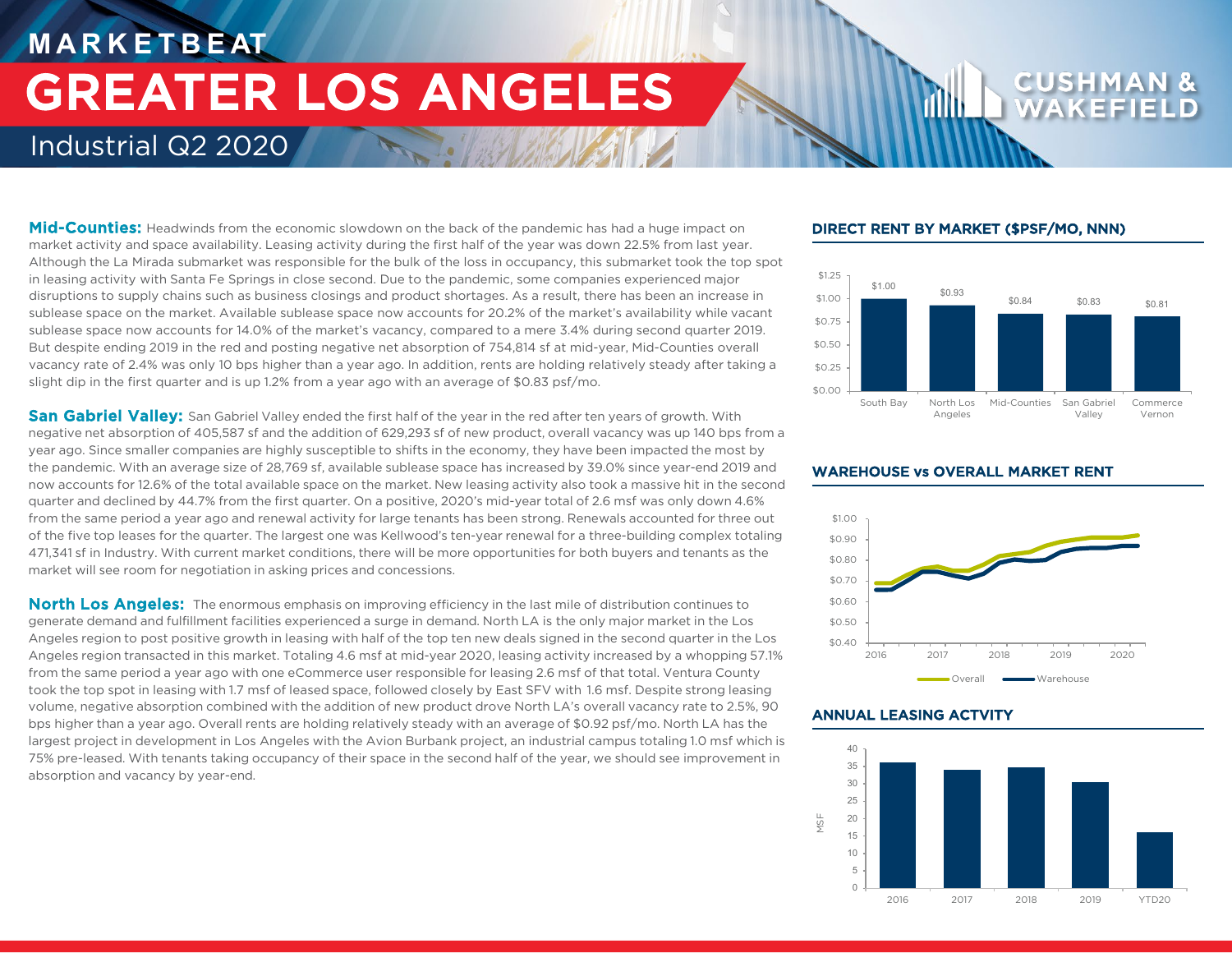# **M A R K E T B E AT** GREATER LOS ANGELES

# Industrial Q2 2020

# MARKET STATISTICS

| <b>SUBMARKET</b>                                                                                                                    | <b>INVENTORY</b><br>(SF) | <b>OVERALL</b><br><b>VACANCY</b><br><b>RATE</b> | <b>YTD OVERALL</b><br><b>NET</b><br><b>ABSORPTION</b><br>(SF) | <b>YTD LEASING</b><br><b>ACTIVITY (SF)</b> | <b>YTD USER</b><br><b>SALES</b><br><b>ACTIVITY (SF)</b> | UNDER CNSTR<br>(SF) | <b>CONSTR</b><br><b>COMPLETIONS</b><br>(SF) | <b>OVERALL</b><br>WEIGHTED<br><b>AVG NET</b><br>RENT (MF) | <b>OVERALL</b><br><b>WEIGHTED</b><br><b>AVG NET</b><br><b>RENT (OS)</b> | <b>OVERALL</b><br><b>WEIGHTED</b><br><b>AVG NET</b><br><b>RENT (W/D)</b> |
|-------------------------------------------------------------------------------------------------------------------------------------|--------------------------|-------------------------------------------------|---------------------------------------------------------------|--------------------------------------------|---------------------------------------------------------|---------------------|---------------------------------------------|-----------------------------------------------------------|-------------------------------------------------------------------------|--------------------------------------------------------------------------|
| Downtown Los Angeles                                                                                                                | 91,723,195               | 3.9%                                            | $-1,468,378$                                                  | 943,415                                    | 113,810                                                 | 202,580             | $\circ$                                     | \$0.99                                                    | \$1.53                                                                  | \$1.03                                                                   |
| Commerce/Vernon                                                                                                                     | 164,560,957              | 2.6%                                            | $-1,213,004$                                                  | 1,594,781                                  | 248,299                                                 | 174,315             | 510,509                                     | \$0.79                                                    | \$1.48                                                                  | \$0.79                                                                   |
| Mid-Counties                                                                                                                        | 118,671,220              | 2.4%                                            | $-754,814$                                                    | 2,294,788                                  | 288,699                                                 | 471,634             | $\circ$                                     | \$0.77                                                    | \$1.32                                                                  | \$0.83                                                                   |
| San Gabriel Valley                                                                                                                  | 185,732,563              | 2.8%                                            | $-405,587$                                                    | 2,622,639                                  | 1,042,081                                               | 684,999             | 629,293                                     | \$0.82                                                    | \$0.93                                                                  | \$0.82                                                                   |
| South Bay                                                                                                                           | 219,572,712              | 3.0%                                            | $-1,773,706$                                                  | 3,956,589                                  | 334,228                                                 | 352,993             | 521,574                                     | \$0.91                                                    | \$1.86                                                                  | \$0.92                                                                   |
| Westside                                                                                                                            | 14,056,044               | 1.5%                                            | $-65,783$                                                     | 81,308                                     | 29,911                                                  | $\circ$             | $\circ$                                     | \$1.35                                                    | \$2.39                                                                  | \$2.66                                                                   |
| North Los Angeles                                                                                                                   | 207,863,028              | 2.5%                                            | $-591,551$                                                    | 4,599,447                                  | 699,178                                                 | 1,480,400           | 546,119                                     | \$0.95                                                    | \$1.16                                                                  | \$0.88                                                                   |
| <b>GREATER LOS ANGELES TOTAL</b>                                                                                                    | 1,002,179,719            | 2.8%                                            | $-6,272,823$                                                  | 16,092,967                                 | 2,756,206                                               | 3,366,921           | 2,207,495                                   | \$0.90                                                    | \$1.57                                                                  | \$0.87                                                                   |
| *Rental rates reflect weighted net asking \$psf/month<br>$MF =$ Manufacturing OS = Office Service/Flex W/D = Warehouse/Distribution |                          |                                                 |                                                               |                                            |                                                         |                     |                                             |                                                           |                                                                         |                                                                          |

| <b>KEY LEASE TRANSACTIONS Q2 2020</b>   |                    |                       |            |             |  |  |
|-----------------------------------------|--------------------|-----------------------|------------|-------------|--|--|
| <b>PROPERTY</b>                         | <b>SUBMARKET</b>   | <b>TENANT</b>         | <b>RSF</b> | <b>TYPE</b> |  |  |
| 3081-3770 Tulare Avenue, Burbank        | North Los Angeles  | eCommerce Retailer    | 751.313    | Direct      |  |  |
| 3735 & 3931 Workman Mill Road, Whittier | Mid-Counties       | Michael Kors          | 565.619    | Renewal*    |  |  |
| 13039-13085 Temple Avenue, Industry     | San Gabriel Valley | Kellwood              | 471.341    | Renewal*    |  |  |
| 19600 Western Avenue, Torrance          | South Bay          | <b>CEVA Logistics</b> | 314.559    | Renewal*    |  |  |
| 4841 W San Fernando Road, Glendale      | North Los Angeles  | eCommerce Retailer    | 305.505    | Direct      |  |  |
|                                         |                    |                       |            |             |  |  |

*\*Renewals not included in leasing statistics*

## KEY SALES TRANSACTIONS Q2 2020

| <b>PROPERTY</b>                                                  | <b>SUBMARKET</b>   | <b>SELLER / BUYER</b>                                | <b>SF</b> | <b>PRICE/S PSF</b>       |
|------------------------------------------------------------------|--------------------|------------------------------------------------------|-----------|--------------------------|
| 17851 Railroad St., 17637 Valley Blvd., & 18275 Arenth, Industry | San Gabriel Valley | Dean Foods Company/Dairy Farmes Of America           | 445.653   | Part of a portfolio sale |
| 538 Crenshaw Boulevard, Torrance                                 | South Bay          | Nutri-Bon Distribution Company / Black Creek         | 174.361   | \$49.5M / \$284          |
| 15620-15630 E Valley Boulevard, Industry                         | San Gabriel Valley | Real Partner Investments LLC / Trinidad Benham Corp. | 161.217   | \$29.0M / \$180          |
| 19901 Nordhoff Street, Northridge                                | North Los Angeles  | 3M Company / Kindeva Drug Delivery                   | 144,000   | \$35.7M / \$248          |
| 2001 Dominguez Street, Long Beach (Land value sale)              | South Bay          | Western Tube & Conduit / Brookfield                  | 849.420   | \$64.0M / \$75           |

### KEY CONSTRUCTION COMPLETIONS YTD 2020

| <b>PROPERTY</b>                                       | <b>SUBMARKET</b>   | <b>MAJOR TENANT</b> |         | <b>OWNER/DEVELOPER</b> |
|-------------------------------------------------------|--------------------|---------------------|---------|------------------------|
| Canyon Commerce Park, Azusa                           | San Gabriel Valley | None                | 458.581 | Alere Property         |
| The Center at Needham Ranch - Phase 1B, Santa Clarita | North Los Angeles  | eCommerce Retailer  | 411,709 | Clarion Partners/TCC   |